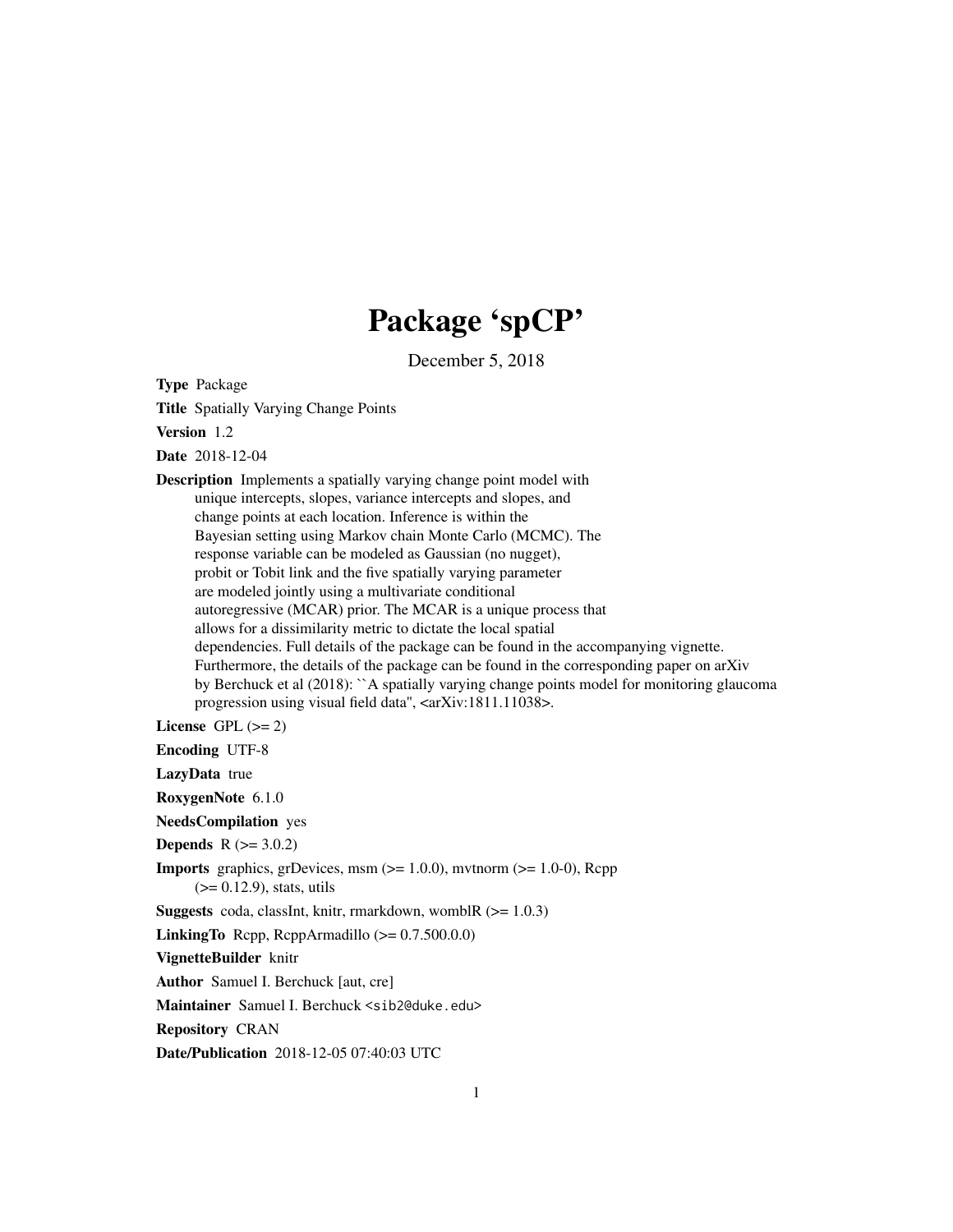# <span id="page-1-0"></span>R topics documented:

| Index |  |
|-------|--|

```
diagnostics diagnostics
```
# Description

Calculates diagnostic metrics using output from the [spCP](#page-7-1) model.

# Usage

```
diagnostics(obj, diags = c("dic", "dinf", "waic"),
 keepDeviance = FALSE, keepPPD = FALSE)
```
# Arguments

| obj          | A spCP model object for which diagnostics are desired from.                                                                                                                                                                                                                                                                                                                                          |
|--------------|------------------------------------------------------------------------------------------------------------------------------------------------------------------------------------------------------------------------------------------------------------------------------------------------------------------------------------------------------------------------------------------------------|
| diags        | A vector of character strings indicating the diagnostics to compute. Options in-<br>clude: Deviance Information Criterion ("dic"), d-infinity ("dinf") and Watanabe-<br>Akaike information criterion ("waic"). At least one option must be included.<br>Note: The probit model cannot compute the DIC or WAIC diagnostics due to<br>computational issues with computing the multivariate normal CDF. |
| keepDeviance | A logical indicating whether the posterior deviance distribution is returned (de-<br>$fault = FALSE$ ).                                                                                                                                                                                                                                                                                              |
| keepPPD      | A logical indicating whether the posterior predictive distribution at each ob-<br>served location is returned (default = FALSE).                                                                                                                                                                                                                                                                     |

# Details

To assess model fit, DIC, d-infinity and WAIC are used. DIC is based on the deviance statistic and penalizes for the complexity of a model with an effective number of parameters estimate pD (Spiegelhalter et al 2002). The d-infinity posterior predictive measure is an alternative diagnostic tool to DIC, where d-infinity=P+G. The G term decreases as goodness of fit increases, and P, the penalty term, inflates as the model becomes over-fit, so small values of both of these terms and,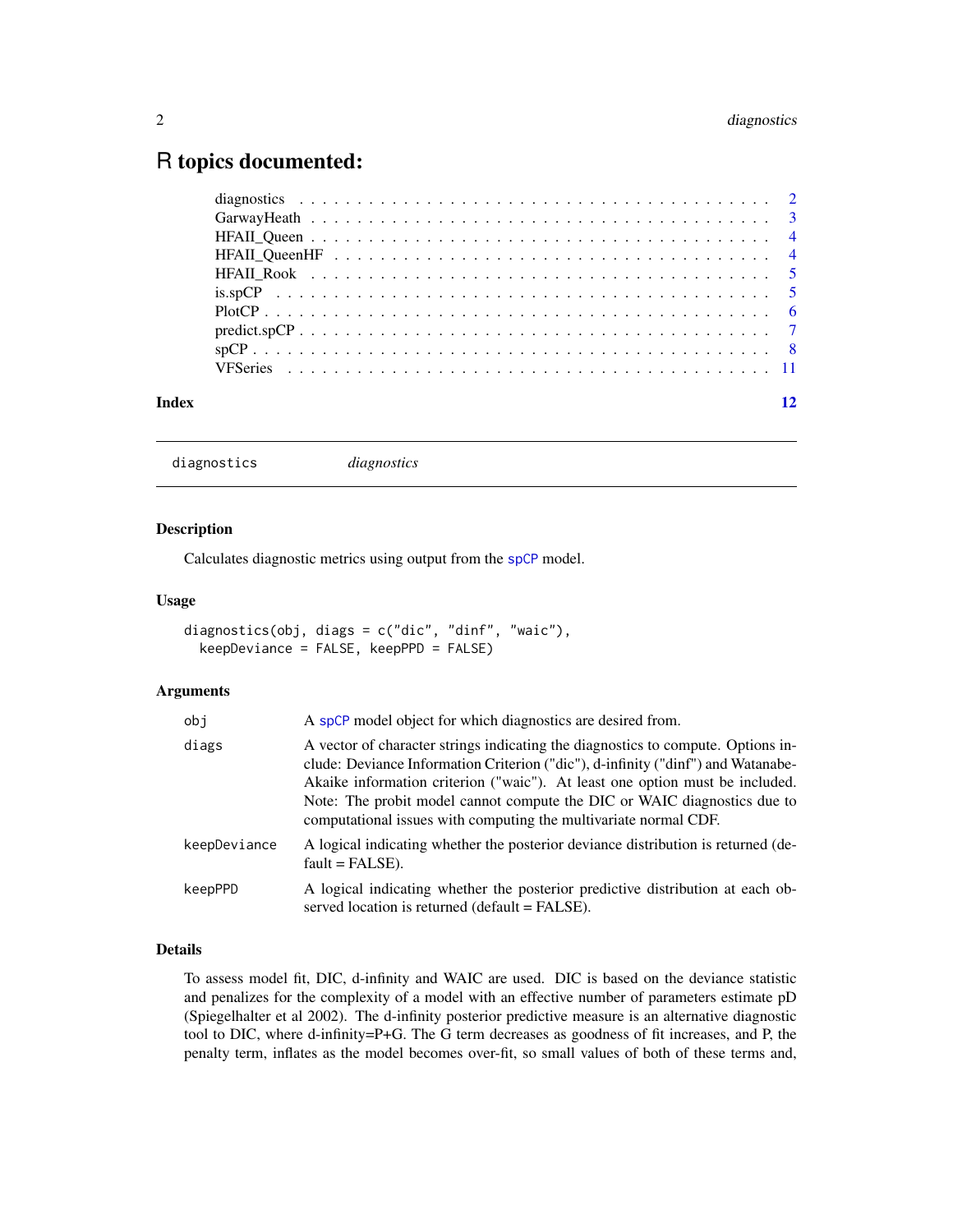## <span id="page-2-0"></span>GarwayHeath 3

thus, small values of d-infinity are desirable (Gelfand and Ghosh 1998). WAIC is invariant to parametrization and is asymptotically equal to Bayesian cross-validation (Watanabe 2010). WAIC  $= -2$  \* (lppd - p\_waic\_2). Where lppd is the log pointwise predictive density and p\_waic\_2 is the estimated effective number of parameters based on the variance estimator from Vehtari et al. 2016. (p\_waic\_1 is the mean estimator).

#### Value

diagnostics returns a list containing the diagnostics requested and possibly the deviance and/or posterior predictive distribution objects.

#### Author(s)

Samuel I. Berchuck

#### References

Gelfand, A. E., & Ghosh, S. K. (1998). Model choice: a minimum posterior predictive loss approach. Biometrika, 1-11.

Spiegelhalter, D. J., Best, N. G., Carlin, B. P., & Van Der Linde, A. (2002). Bayesian measures of model complexity and fit. Journal of the Royal Statistical Society: Series B (Statistical Methodology), 64(4), 583-639.

Vehtari, A., Gelman, A., & Gabry, J. (2016). Practical Bayesian model evaluation using leave-oneout cross-validation and WAIC. Statistics and Computing, 1-20.

Watanabe, S. (2010). Asymptotic equivalence of Bayes cross validation and widely applicable information criterion in singular learning theory. Journal of Machine Learning Research, 11(Dec), 3571-3594.

GarwayHeath *Garway-Heath angles for the HFA-II*

#### Description

These Garway-Heath angles are used as the dissimilarity metric when implementing the boundary detection model for a longitudinal series of visual fields.

#### Usage

data(GarwayHeath)

#### Format

A vector with length 54, where each entry represents the angle (in degrees) that the underlying retinal nerve fiber enters the optic nerve head. The measure ranges from 0-360, where 0 is designated at the 9-o'clock position (right eye) and angles are counted counter clockwise. These angles are estimates for the Humphrey Field Analyzer-II (Carl Zeiss Meditec Inc., Dublin, CA). The 26th and 35th entries are missing as they correspond to a natural blind spot.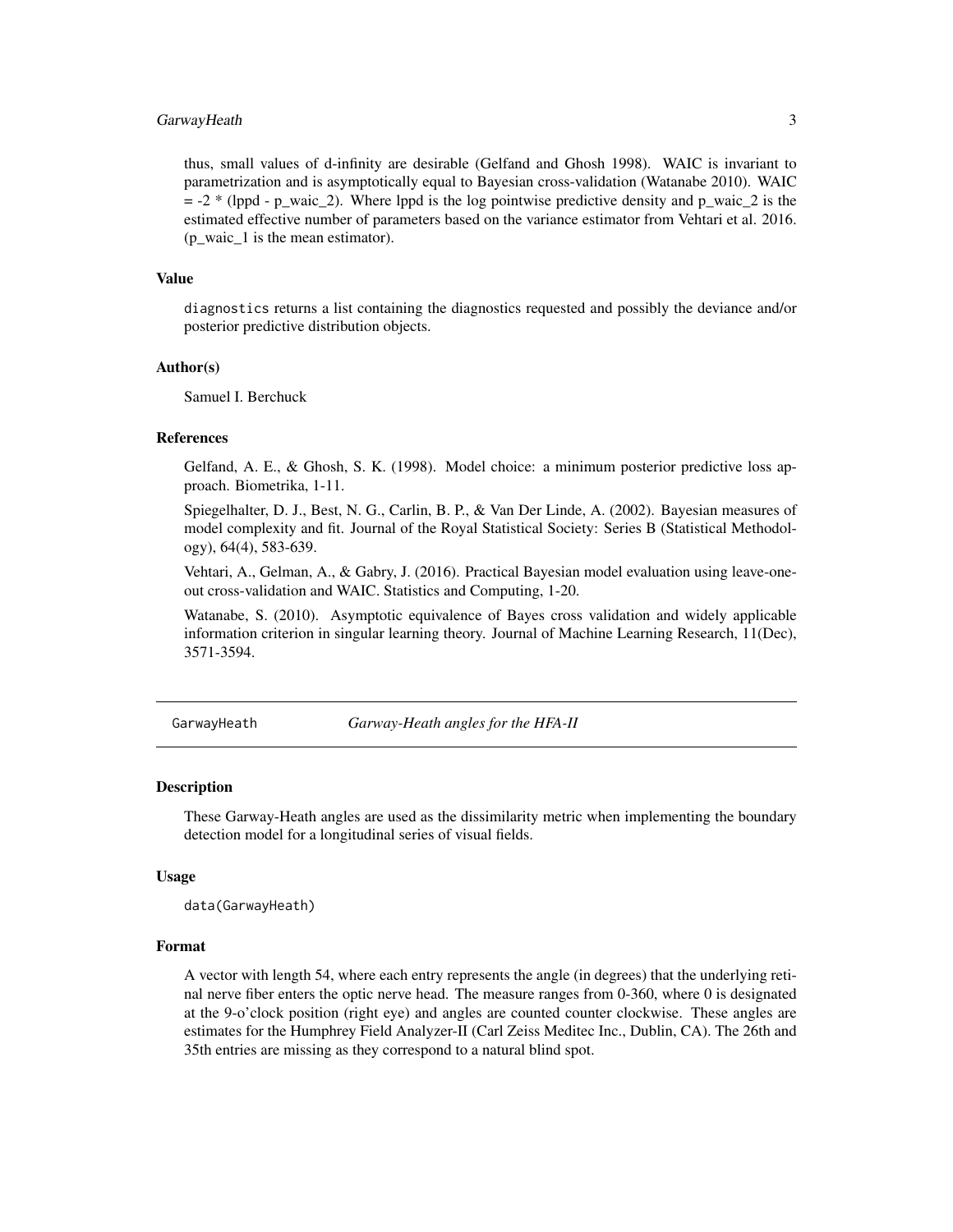### <span id="page-3-0"></span>References

Garway-Heath, et al. (2000). Ophthalmology 107:10:1809–1815. [\(PubMed\)](https://www.ncbi.nlm.nih.gov/pubmed/11013178)

HFAII\_Queen *HFAII Queen Adjacency Matrix*

## Description

Binary adjacency matrix for the Humphrey Field Analyzer-II (Carl Zeiss Meditec Inc., Dublin, CA)

# Usage

data(HFAII\_Queen)

#### Format

This adjacency matrix is formatted using queen neighbor criteria, meaning two locations on the visual field are only considered neighbors if they share an edge or corner. The adjacency matrix is a 54 x 54 dimensional binary object with zeros on the diagonal and the column and row sums are equal to the number of neighbors.

HFAII\_QueenHF *HFAII Queen Hemisphere Adjacency Matrix*

# Description

Binary adjacency matrix for the Humphrey Field Analyzer-II (Carl Zeiss Meditec Inc., Dublin, CA)

#### Usage

data(HFAII\_QueenHF)

#### Format

This adjacency matrix is formatted using queen neighbor criteria, meaning two locations on the visual field are only considered neighbors if they share an edge or corner. An additional criterion is included that locations are not considered neighbors if they fall within different hemispheres on the visual field. The adjacency matrix is a 54 x 54 dimensional binary object with zeros on the diagonal and the column and row sums are equal to the number of neighbors.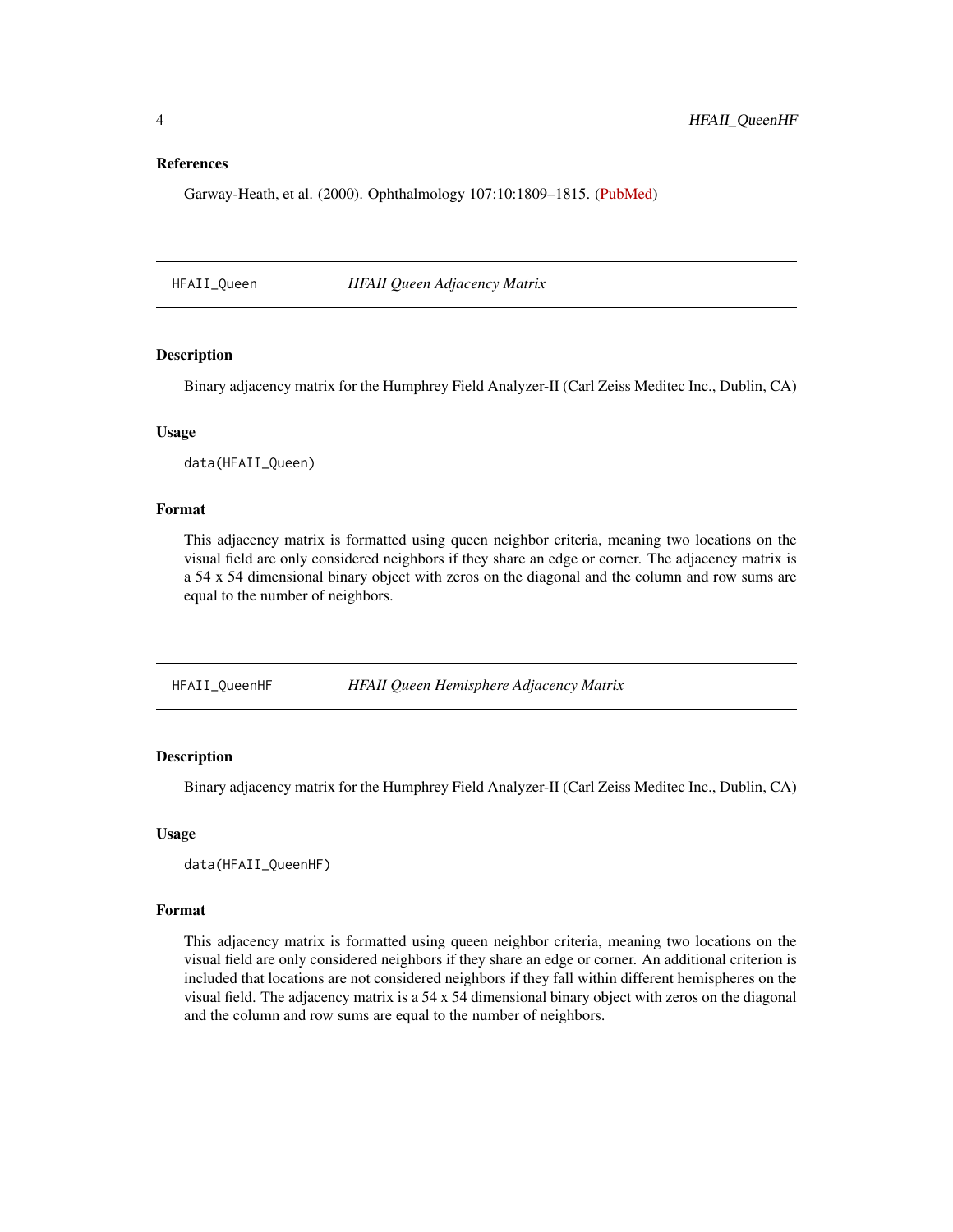<span id="page-4-0"></span>

## Description

Binary adjacency matrix for the Humphrey Field Analyzer-II (Carl Zeiss Meditec Inc., Dublin, CA)

#### Usage

data(HFAII\_Rook)

# Format

This adjacency matrix is formatted using rook neighbor criteria, meaning two locations on the visual field are only considered neighbors if they share an edge. The adjacency matrix is a 54 x 54 dimensional binary object with zeros on the diagonal and the column and row sums are equal to the number of neighbors.

is.spCP *is.spCP*

# Description

is.spCP is a general test of an object being interpretable as a [spCP](#page-7-1) object.

#### Usage

is.spCP(x)

# Arguments

x object to be tested.

#### Details

The [spCP](#page-7-1) class is defined as the regression object that results from the spCP regression function.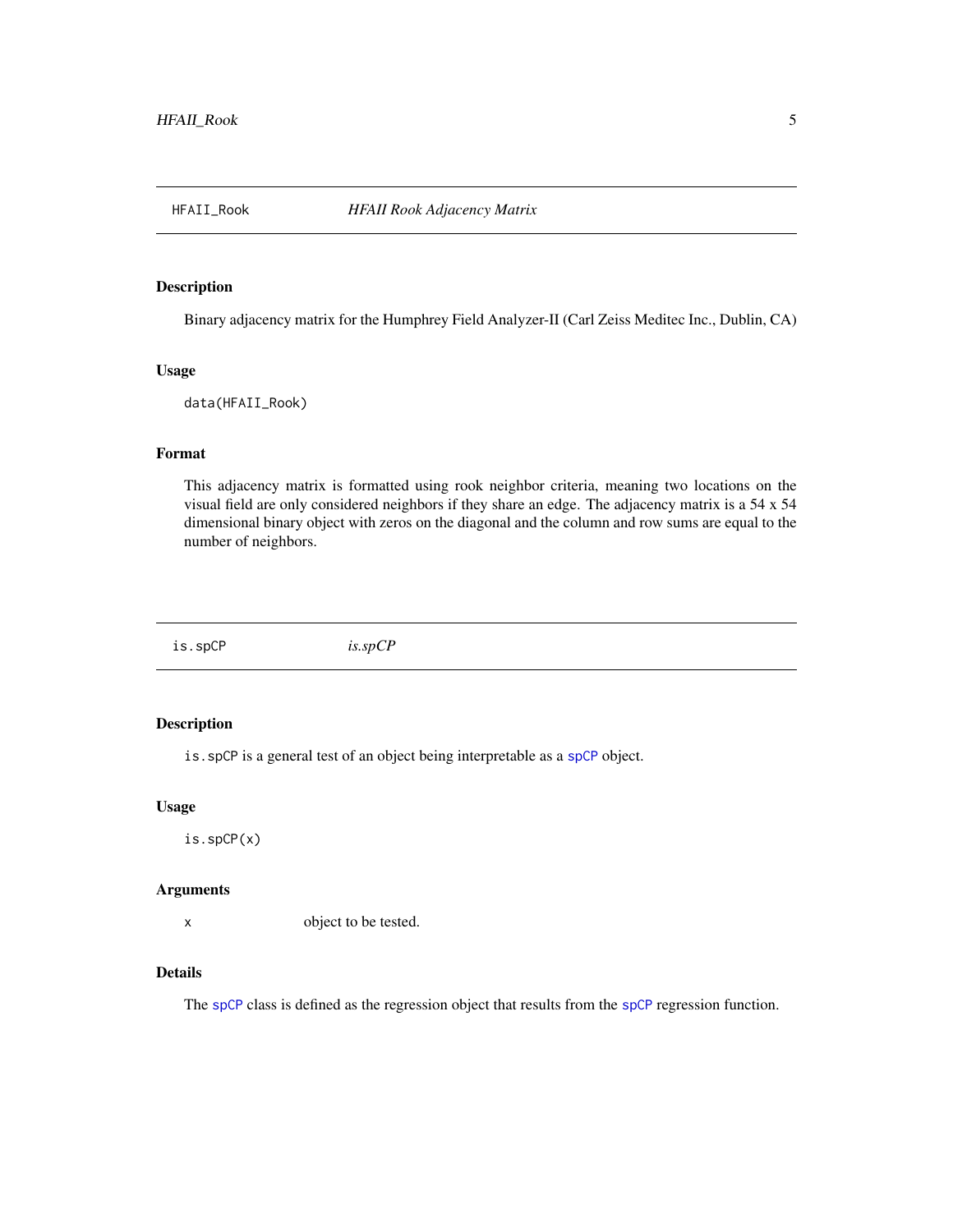<span id="page-5-0"></span>PlotCP *PlotCP*

# Description

Plots estimated visual field sensitivities using change point model.

# Usage

```
PlotCP(object, data, location = "Location", time = "Time",
 dls = "DLS", line = TRUE, ci = TRUE, lwd = 1, lty = 1,col = 2, ci.lwd = 1, ci.lty = 2, ci,col = 2, cp.line = FALSE,
 cp.ci = FALSE, cp.lwd = 1, cp.lty = 1, cp.col = 4,cp.ci.lwd = 1, cp.ci.lty = 2, cp.ci.col = 4,
 main = "Estimated visual field sensitivity\nusing change points",
 xlab = "Years from baseline visit", ylab = "Sensitivity (dB)")
```
# Arguments

| object   | a spCP regression object.                                                                                                                       |
|----------|-------------------------------------------------------------------------------------------------------------------------------------------------|
| data     | a dataframe containing the raw sensitivities.                                                                                                   |
| location | a character string indicating the column name in data of the variable of locations<br>on the visual field.                                      |
| time     | a character string indicating the column name in data of the variable of visual<br>field testing times.                                         |
| dls      | a character string indicating the column name in data of the variable of the raw<br>visual field sensitivities.                                 |
| line     | logical, determines if there are regression lines printed (default = TRUE).                                                                     |
| сi       | logical, determines if there are confidence intervals printed (default = TRUE).                                                                 |
| lwd      | integer, specifies the width of the regression line (default $= 1$ ).                                                                           |
| lty      | integer, specifies the type of regression line (default $= 1$ ).                                                                                |
| col      | color for the regression line, either character string corresponding to a color or<br>a integer (default $=$ "red").                            |
| ci.lwd   | integer, specifies the width of the confidence intervals (default $= 1$ ).                                                                      |
| ci.lty   | integer, specifies the type of confidence intervals (default $= 2$ ).                                                                           |
| ci.col   | color for the confidence intervals for the regression line, either character string<br>corresponding to a color or a integer (default = "red"). |
| cp.line  | logical, determines if there the change point is printed (default = FALSE).                                                                     |
| cp.ci    | logical, determines if there the change point confidence intervals are printed<br>$(detault = FALSE).$                                          |
| cp.lwd   | integer, specifies the width of the change point line (default $= 1$ ).                                                                         |
| cp.lty   | integer, specifies the type of change point line (default $= 1$ ).                                                                              |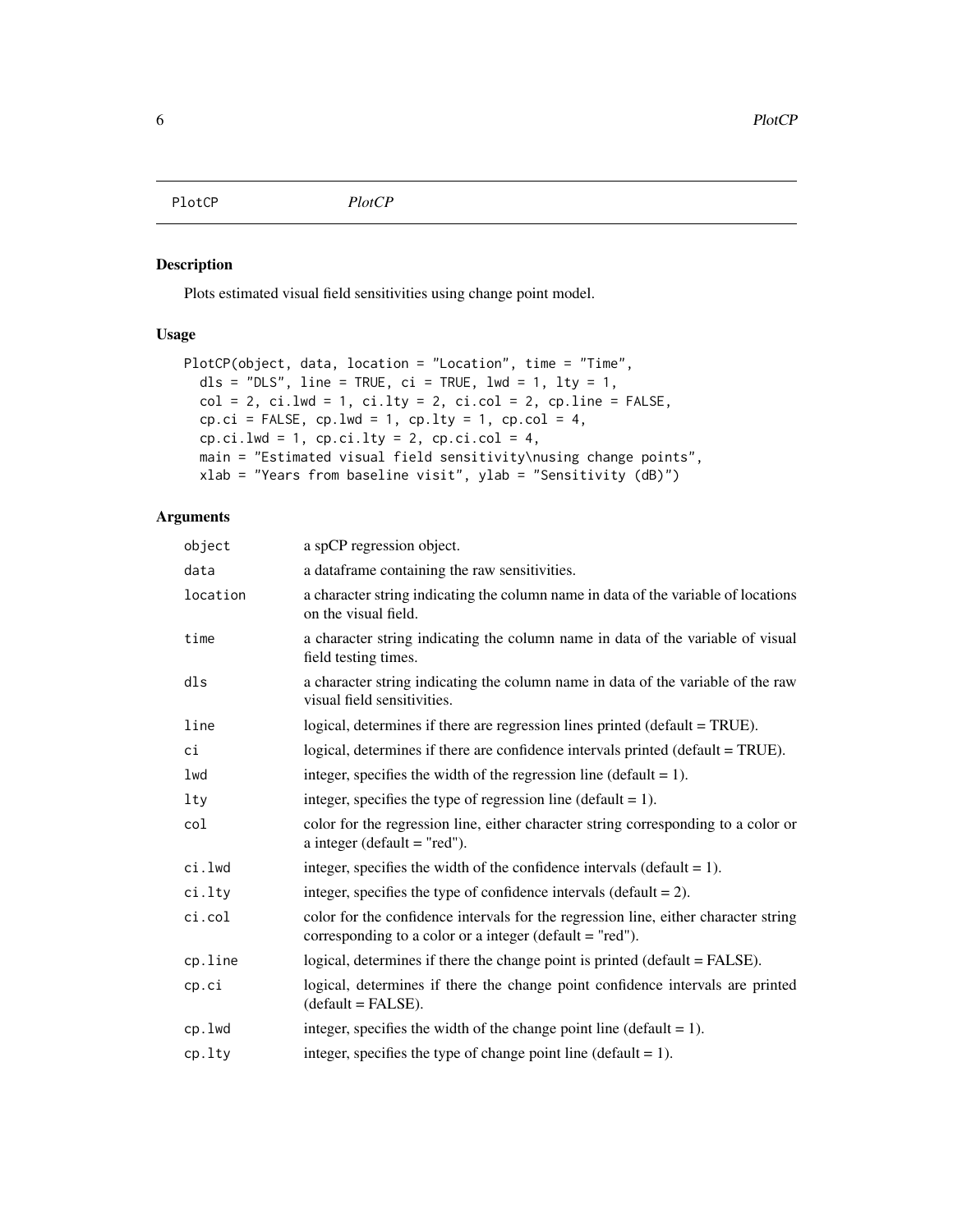# <span id="page-6-0"></span>predict.spCP 7

| integer, specifies the width of the change point confidence intervals (default =   |
|------------------------------------------------------------------------------------|
| integer, specifies the type of change point confidence intervals (default $= 2$ ). |
| color for the confidence intervals of the optional change point, either character  |
|                                                                                    |
|                                                                                    |
|                                                                                    |
|                                                                                    |

# Details

PlotCP is used in the application of glaucoma progression. The function is capable of plotting the observed DLS values across the visual field, along with the estimated mean process (with 95 percent credible intervals) and the estimated mean posterior change point location (with 95 percent credible intervals).

# Author(s)

Samuel I. Berchuck

predict.spCP *predict.spCP*

# Description

Predicts future observations from the [spCP](#page-7-1) model.

# Usage

```
## S3 method for class 'spCP'
predict(object, NewTimes, ...)
```
## Arguments

| object   | a spCP model object for which predictions are desired from.       |
|----------|-------------------------------------------------------------------|
| NewTimes | a numeric vector including desired time(s) points for prediction. |
| $\cdots$ | other arguments.                                                  |

# Details

predict.spCP uses Bayesian krigging to obtain posterior samples from future time points.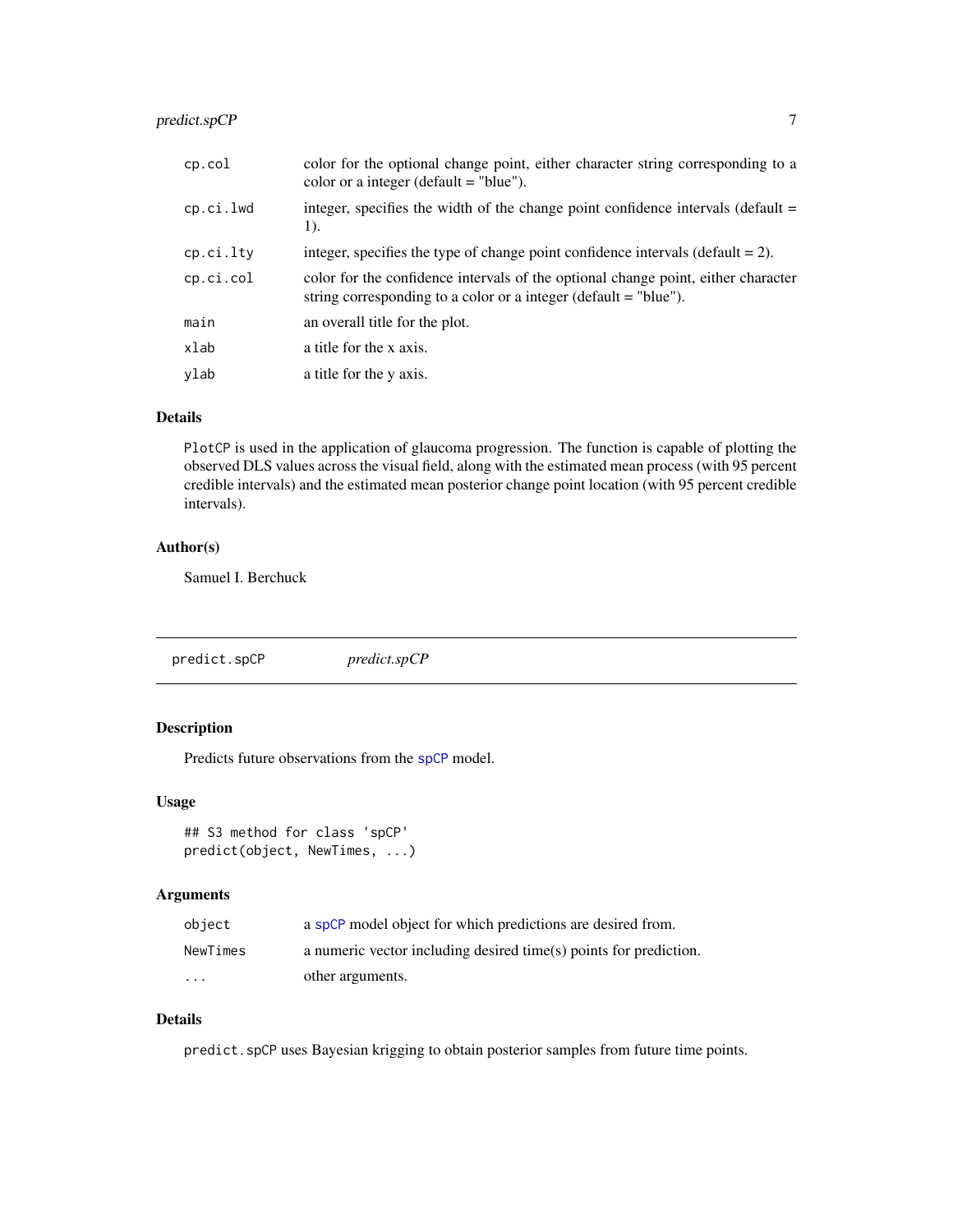<span id="page-7-0"></span>predict.spCP returns a list containing the following objects.

Y A list containing a matrix of predictions for each future time point. Each matrix has one column for each location and contains posterior samples obtained by Bayesian krigging.

#### Author(s)

Samuel I. Berchuck

<span id="page-7-1"></span>spCP *MCMC sampler for spatially varying change point model.*

# Description

spCP is a Markov chain Monte Carlo (MCMC) sampler for a spatially varying change point model with spatially varying slopes, intercepts, and unique variances at each spatial-temporal location. The model is implemented using a Bayesian hierarchical framework.

# Usage

```
spCP(Y, DM, W, Time, Starting = NULL, Hypers = NULL, Tuning = NULL,
 MCMC = NULL, Family = "tobit", Weights = "continuous",
 Distance = "circumference", Rho = 0.99, ScaleY = 10,
 ScaleDM = 100, Seed = 54)
```
## Arguments

| Y         | An N dimensional vector containing the observed outcome data. Here, $N = M \times Nu$ ,<br>where M represents the number of spatial locations and Nu the number of tem-<br>poral visits. The observations in Y must be first ordered spatially and then tem-<br>porally, meaning the first M observations in Y should come from the initial time<br>point. |
|-----------|------------------------------------------------------------------------------------------------------------------------------------------------------------------------------------------------------------------------------------------------------------------------------------------------------------------------------------------------------------|
| <b>DM</b> | An M dimensional vector containing a dissimilarity metric for each spatial loca-<br>tion. The order of the spatial locations must match the order from Y.                                                                                                                                                                                                  |
| W         | An M x M dimensional binary adjacency matrix for dictating the spatial neigh-<br>borhood structure.                                                                                                                                                                                                                                                        |
| Time      | A Nu dimensional vector containing the observed time points for each vector of<br>outcomes in increasing order.                                                                                                                                                                                                                                            |
| Starting  | Either NULL or a list containing starting values to be specified for the MCMC<br>sampler. If NULL is not chosen then none, some or all of the starting values may<br>be specified.                                                                                                                                                                         |
|           | When NULL is chosen then default starting values are automatically generated.<br>Otherwise a list must be provided with names Delta, Alpha or Sigma contain-<br>ing appropriate objects. Delta must be a 5 dimensional vector, Sigma a 5 x 5<br>dimensional matrix and Alpha a scalar.                                                                     |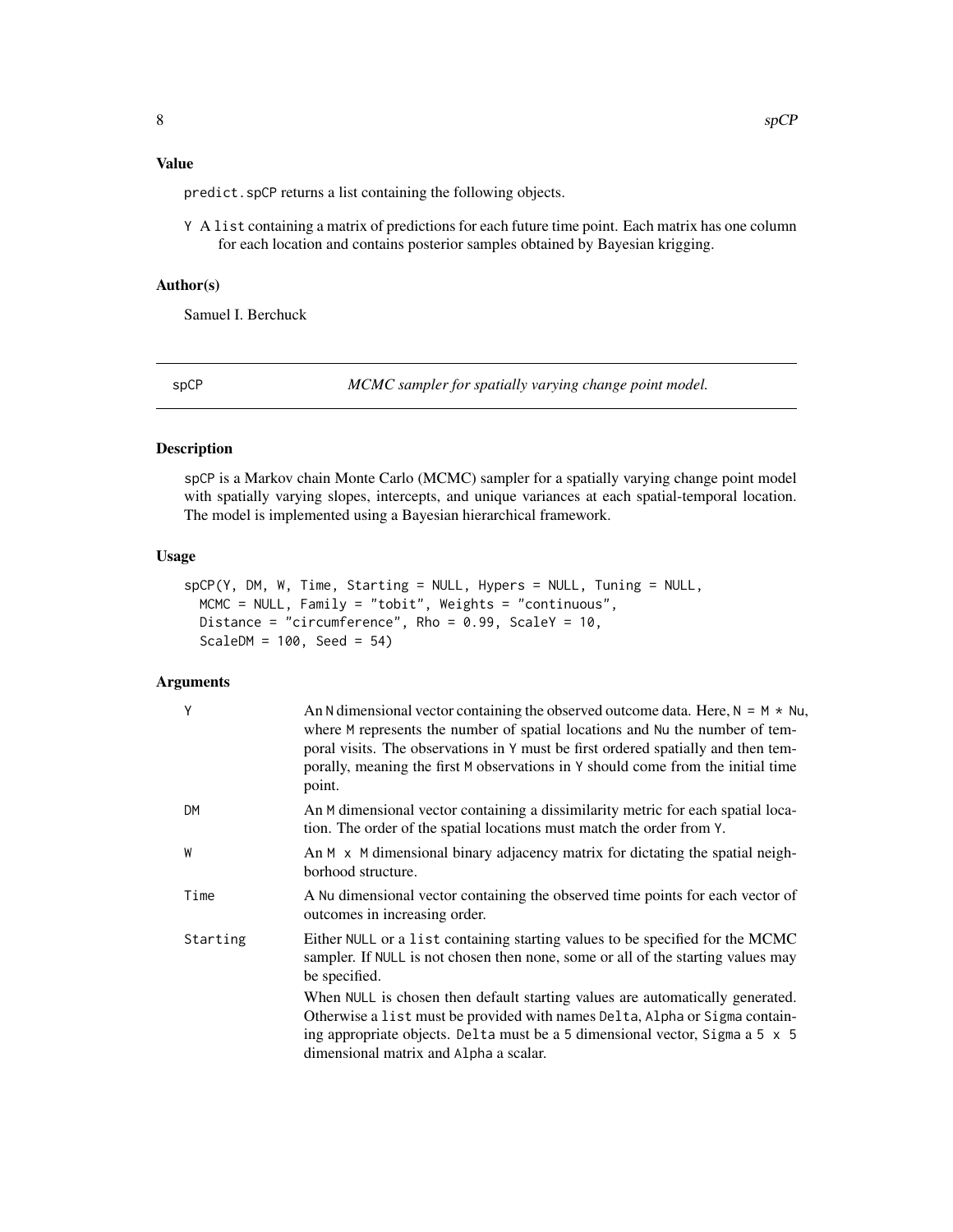| Hypers      | Either NULL or a list containing hyperparameter values to be specified for the<br>MCMC sampler. If NULL is not chosen then none, some or all of the hyperpa-<br>rameter values may be specified.                                                                                                                                                                                  |
|-------------|-----------------------------------------------------------------------------------------------------------------------------------------------------------------------------------------------------------------------------------------------------------------------------------------------------------------------------------------------------------------------------------|
|             | When NULL is chosen then default hyperparameter values are automatically gen-<br>erated. These default hyperparameters are described in detail in (Berchuck et<br>al.). Otherwise a list must be provided with names Delta, Sigma or Alpha<br>containing further hyperparameter information. These objects are themselves<br>lists and may be constructed as follows.             |
|             | Delta is a list with one object, Kappa2. Kappa2 represents the prior variance<br>and must be a scalar. Sigma is a list with two objects, Xi and Psi. Xi represents<br>the degrees of freedom parameter for the inverse-Wishart hyperprior and must<br>be a real number scalar, while Psi represents the scale matrix and must be a<br>5 x 5 dimensional positive definite matrix. |
|             | Alpha is a list with two objects, AAlpha and BAlpha. AAlpha represents the<br>lower bound for the uniform hyperprior, while BA1pha represents the upper<br>bound. The bounds must be specified carefully.                                                                                                                                                                         |
| Tuning      | Either NULL or a list containing tuning values to be specified for the MCMC<br>Metropolis steps. If NULL is not chosen then all of the tuning values must be<br>specified.                                                                                                                                                                                                        |
|             | When NULL is chosen then default tuning values are automatically generated to<br>1. Otherwise a list must be provided with names Lambda0Vec, Lambda1Vec,<br>EtaVec and Alpha. Lambda0Vec, Lambda1Vec, and EtaVec must be M dimen-<br>sional vectors and Alpha a scalar. Each containing tuning variances for their<br>corresponding Metropolis updates.                           |
| <b>MCMC</b> | Either NULL or a list containing input values to be used for implementing the<br>MCMC sampler. If NULL is not chosen then all of the MCMC input values must<br>be specified.                                                                                                                                                                                                      |
|             | NBurn: The number of sampler scans included in the burn-in phase. (default $=$<br>10,000)                                                                                                                                                                                                                                                                                         |
|             | NSims: The number of post-burn-in scans for which to perform the sampler.<br>$(default = 100,000)$                                                                                                                                                                                                                                                                                |
|             | NThin: Value such that during the post-burn-in phase, only every NThin-th scan<br>is recorded for use in posterior inference (For return values we define, NKeep =<br>NSims / NThin (default = $10$ ).                                                                                                                                                                            |
|             | NPilot: The number of times during the burn-in phase that pilot adaptation is<br>performed $(default = 20)$                                                                                                                                                                                                                                                                       |
| Family      | Character string indicating the distribution of the observed data. Options in-<br>clude: "normal", "probit", "tobit".                                                                                                                                                                                                                                                             |
| Weights     | Character string indicating the type of weight used. Options include: "continuous"<br>and "binary".                                                                                                                                                                                                                                                                               |
| Distance    | Character string indicating the distance metric for computing the dissimilarity<br>metric. Options include: "euclidean" and "circumference".                                                                                                                                                                                                                                      |
| Rho         | A scalar in $(0, 1)$ that dictates the magnitude of local spatial sharing. By default<br>it is fixed at 0.99 as suggested by Lee and Mitchell (2012).                                                                                                                                                                                                                             |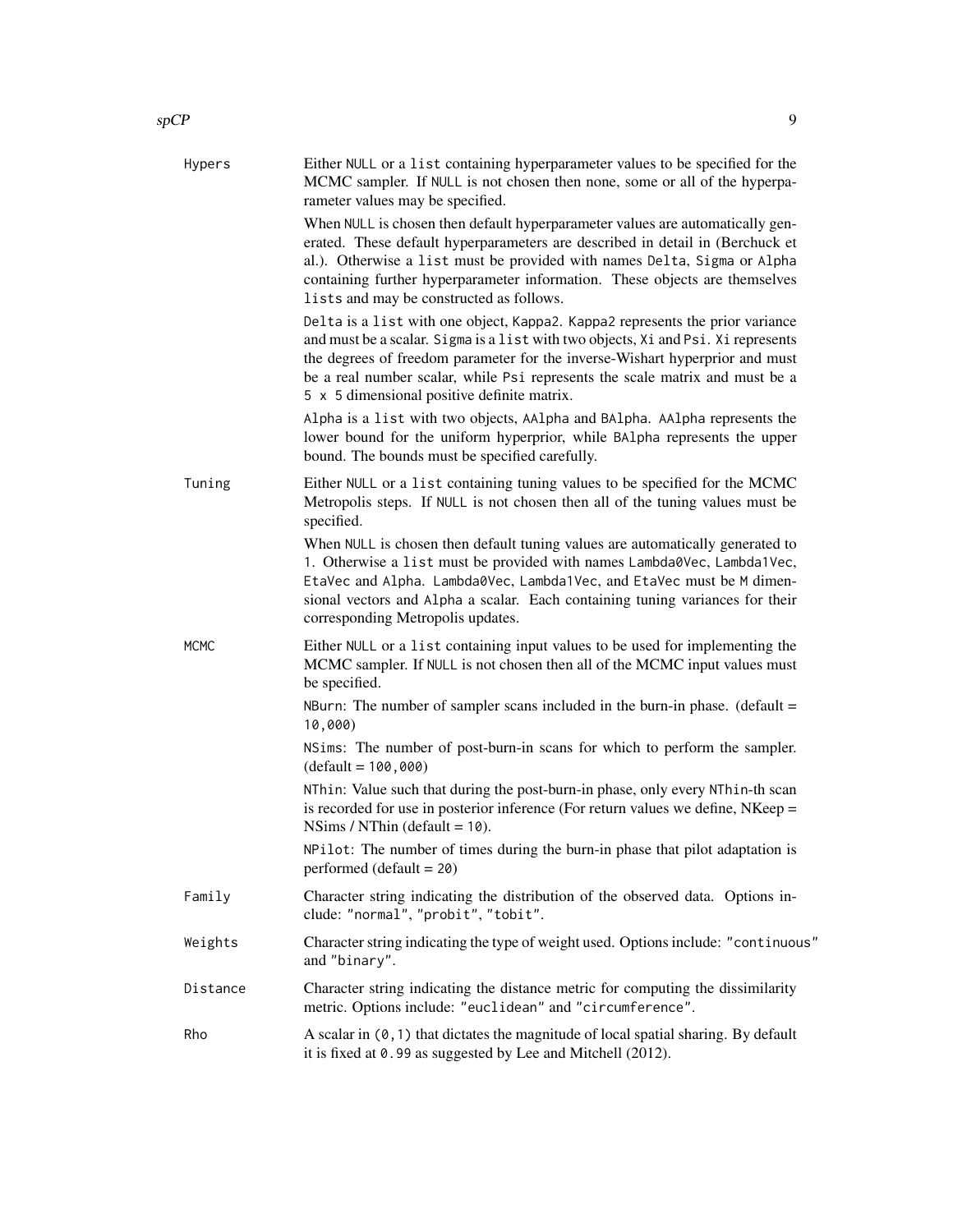| ScaleY  | A positive scalar used for scaling the observed data, Y. This is used to aid nu-<br>merically for MCMC convergence, as scaling large observations often stabilizes<br>chains. By default it is fixed at 10.                                     |
|---------|-------------------------------------------------------------------------------------------------------------------------------------------------------------------------------------------------------------------------------------------------|
| ScaleDM | A positive scalar used for scaling the dissimilarity metric distances, DM. This is<br>used to aid numerically for MCMC convergence, as scaling spatial distances is<br>often used for improved MCMC convergence. By default it is fixed at 100. |
| Seed    | An integer value used to set the seed for the random number generator (default<br>$= 54$ ).                                                                                                                                                     |

# **Details**

Details of the underlying statistical model proposed by proposed by Berchuck et al. 2018. are forthcoming.

#### Value

spCP returns a list containing the following objects

- beta0 NKeep x M matrix of posterior samples for beta0. The s-th column contains posterior samples from the the s-th location.
- beta1 NKeep x M matrix of posterior samples for beta1. The s-th column contains posterior samples from the the s-th location.
- lambda0 NKeep x M matrix of posterior samples for lambda0. The s-th column contains posterior samples from the the s-th location.
- lambda1 NKeep x M matrix of posterior samples for lambda1. The s-th column contains posterior samples from the the s-th location.
- eta NKeep x M matrix of posterior samples for eta. The s-th column contains posterior samples from the the s-th location.
- theta NKeep x M matrix of posterior samples for theta. The s-th column contains posterior samples from the the s-th location.
- delta NKeep x 5 matrix of posterior samples for delta. The columns have names that describe the samples within them.
- sigma NKeep x 15 matrix of posterior samples for Sigma. The columns have names that describe the samples within them. The row is listed first, e.g., Sigma32 refers to the entry in row 3, column 2.
- alpha NKeep x 1 matrix of posterior samples for Alpha.
- metropolis  $(3 \times M + 1) \times 3$  matrix of metropolis acceptance rates, updated tuners, and original tuners that result from the pilot adaptation. The first M correspond to the Lambda0Vec parameters, the next M correspond to the Lambda1Vec, the next M correspond to the EtaVec parameters and the last row give the Alpha values.
- runtime A character string giving the runtime of the MCMC sampler.
- datobj A list of data objects that are used in future spCP functions and should be ignored by the user.
- dataug A list of data augmentation objects that are used in future spCP functions and should be ignored by the user.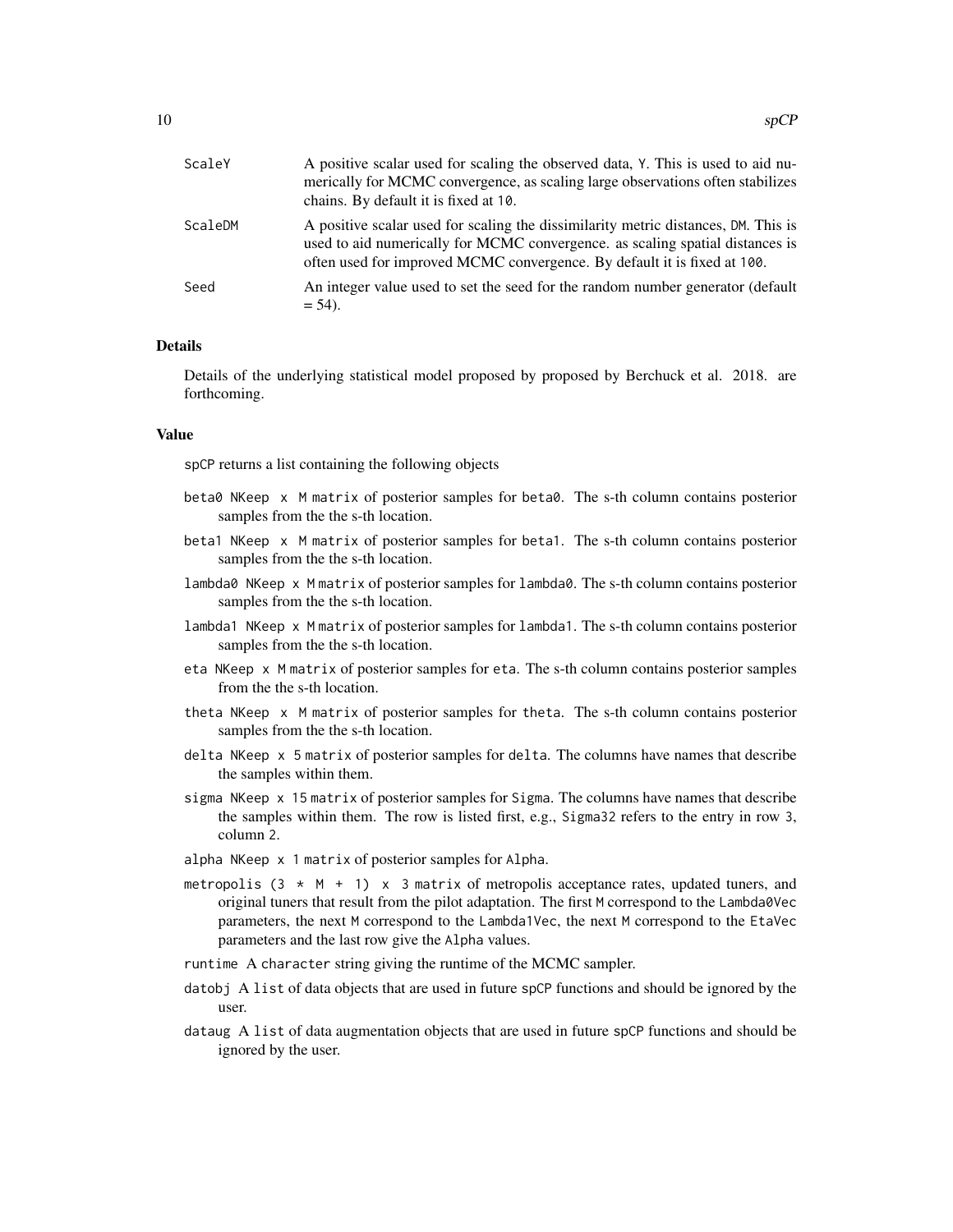#### <span id="page-10-0"></span>VFSeries 11

# Author(s)

Samuel I. Berchuck <sib2@duke.edu>

#### References

Reference for Berchuck et al. 2018 is forthcoming.

VFSeries *Visual field series for one patient.*

# Description

A dataset containing 9 visual field series from a patient of the Vein Pulsation Study Trial in Glaucoma and the Lions Eye Institute trial registry, Perth, Western Australia.

# Usage

data(VFSeries)

# Format

A data frame with 486 rows and 4 variables:

**Visit** The visual field test visit number,  $(1, 2, \ldots, 9)$ .

DLS The observed outcome variable, differential light sensitivity (DLS).

Time The time of the visual field test (in days from baseline).

Location The location on the visual field of a Humphrey Field Analyzer-II (Carl Zeiss Meditec Inc., Dublin, CA) (1, 2, ... , 54).

#### Source

<https://anzctr.org.au/Trial/Registration/TrialReview.aspx?ACTRN=12608000274370>